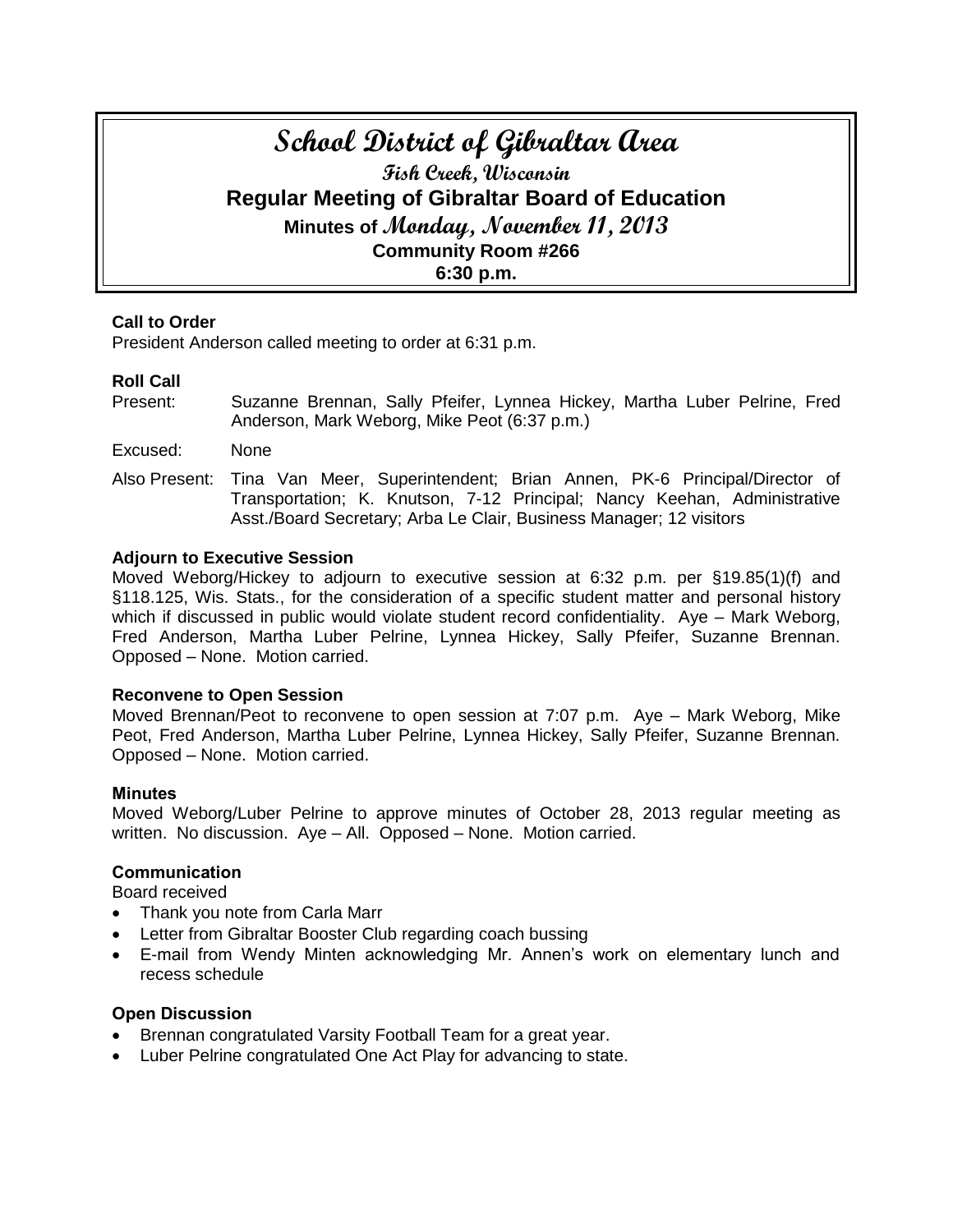# **Regular Meeting of Gibraltar Board of Education Minutes of November 11, 2013 Page 2**

## **Open Discussion (continued)**

- Becky Harris on behalf of Gibraltar Booster Club read letter that Booster Club Board of Directors wrote to address coach bus situation, restating the need for and the commitment of the Booster Club to financially support the charter of coach buses for extended athletic travel.
- Extracurricular Committee will meet November 25 and will have recommendation put forth to school board at November 25 regular meeting regarding coach bussing. Committee has written criteria that are currently being used for determining need for a coach bus, which includes trips around 3 hours away each way. Van Meer has history of work committee has been doing over the last year on coach bussing. Committee has been looking at it from financial aspect. Booster Club suggested looking at student-athletes' perspective. Booster Club can contribute financially to get policy started and possibly partially fund for a few years thereafter. Booster Club would then foresee school district funding. Arba Le Clair will do a trip-by-trip cost comparison on yellow bus vs. coach bus. With basketball season starting, Booster Club suggested also considering tournaments and non-conference games that are 2 to 2.5 hours away and whether event is on a school night. Booster Club was asked to clarify which extracurricular groups they would consider funding assistance for a coach bus.

## **Administrative Reports** *were submitted electronically and also available in hard copy*.

*Knutson* expressed appreciation to students and faculty for reducing number of failing marks in quarter 1. Knutson will get data on parent/teacher conferences in next board report.

Annen is working on correlation with RtI and "I" grades in elementary. Elementary conferences were well attended.

Le Clair provided comparison for 2012-13 and this 2013-14 fiscal year budget. We are right on track for the year and cash flow is good. Hopefully no short-term borrowing will be necessary. This year's budget is starting at \$300,000 less this than last year's, and we are trying to maintain a zero budget. Finances will be tight as we try not to go to fund balance.

*Van Meer* attended DPI State Educator Effectiveness pilot networking session. Van Meer, Knutson, and Annen are now ready to take Educator Effectiveness test.

#### **2014-15 Secondary Course Handbook**

Knutson, Chelsea Roberts, Rosa Nelson, Bryan Dahlie, and Andrew Holdmann presented draft of 2014-15 secondary school course offerings. Proposed revisions include:

- Adding *Transcript Grade Level Overrides* which allows high school classes taken in 8<sup>th</sup> grade to be on students' transcripts so college admissions officers are aware, even though high school credit is not awarded and it does not affect GPA or rank
- Adding section on *Foreign Exchange Students*
- Adding *Robotics* in Computer Science
- Adding *Astronomy* in Science
- Changing social studies graduation requirements to more general requirements similar to math and science to offer more flexibility: Humanities grade 9, World History grade 10, U.S. History and Geography/Contemporary Issues grade 11, Psychology and Sociology grade 12, with AP classes available throughout four years. State standards guide our best practices. Humanities course would be best way to achieve SLO's as it touches on all five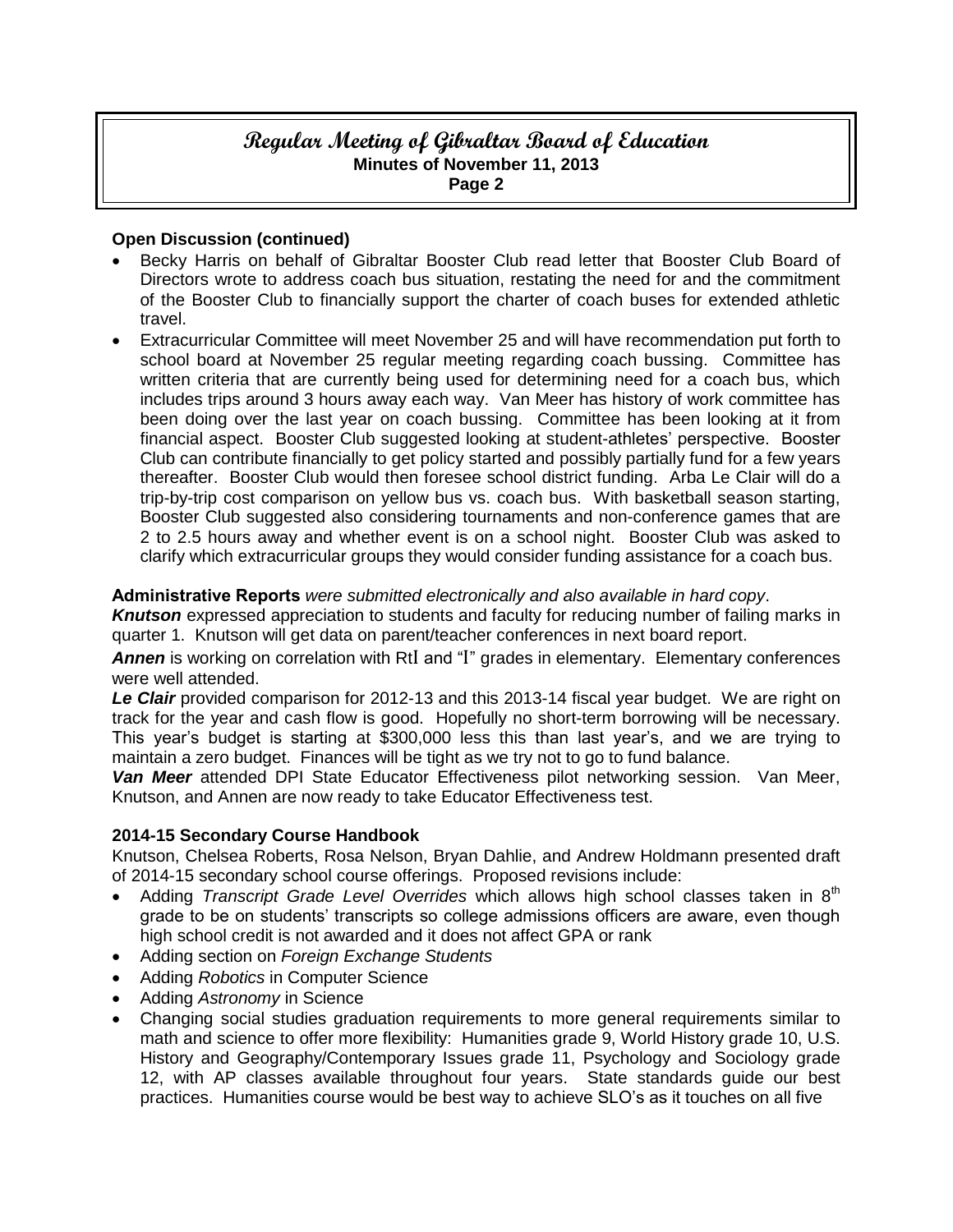# **Regular Meeting of Gibraltar Board of Education Minutes of November 11, 2013 Page 3**

social studies domains. Dahlie and Holdmann are looking at spiraling curriculum. Hickey would like to hear best practices in social studies at next Student Learning Committee meeting.

 Changing wording of Spanish requirement to use final grade and other criteria in Spanish class to determine next level of placement

## **Extend Football Program to 7th/8 th Grade**

Board heard recommendation from Extracurricular Committee to extend Gibraltar football program to 7<sup>th</sup>/8<sup>th</sup> grade. This would give district more consistency implementing school policy, align with current football practices, provide an athletic trainer to the program, and offer a fall athletic opportunity for boys for equity. Nor-Door Athletics would donate new pads, Ridell Revolution Speed helmets, and all other equipment and provide a parent network during transition. Most travel would be concurrent with varsity travel. One WIAA paid official would be required; remaining would be volunteers. All other area schools offer a  $7<sup>th</sup>/8<sup>th</sup>$  grade football program. More 8-man teams will likely be seen at youth level. Schedule should align with schools we're competing against in varsity. Nor-Door Athletics has worked collaboratively with school in the past on scheduling, referees, and travel. Participation numbers grew with success of high school team. Committee sees equity in adding  $7<sup>th</sup>/8<sup>th</sup>$  grade football. Costs would be offset by fees. Recommendation for approval will be made to school board on December 9.

## **First Reading Policy 9.14(5)**

Board heard first reading of amendment to policy 9.14(5) Daily Field Trip – Parent Permission Form written by school's attorney. Form would be customized for each trip. School district would still be held responsible for any negligence or any foreseeable adverse circumstances that were not prevented. Second reading will be November 25, 2013.

## **First Reading Policy 9.14(6)**

Board heard first reading of new policy 9.14(6) Extended Field Trip – Parent Permission Form written by school's attorney. Form would be customized for each trip. School district would still be held responsible for any negligence or any foreseeable adverse circumstances that were not prevented. Second reading will be November 25, 2013.

## **First Reading Policy 9.14(8)**

Board heard first reading of new policy 9.14(8) Daily Field Trip/Extended Field Trip – Volunteer Consent Form written by school's attorney. Second reading will be November 25, 2013.

## **Second Reading Policy 9.14(4)**

Moved Weborg/Pfeifer to approve second reading of revised board policy 9.14(4) Field Trip/Chaperone Policy-Overnight including consent forms for overnight and out-of-state trips. Aye – All. Opposed – None. Motion carried. New and revised field trip policies will be put into practice following second readings on November 25, 2013.

## **Second Reading Policy 7.08**

Moved Weborg/Brennan to approve second reading of amendment to policy 7.08 Substitute Pay to change bus driver substitute rate from \$15.64 to \$19.31 per hour. Discussion: Substitutes